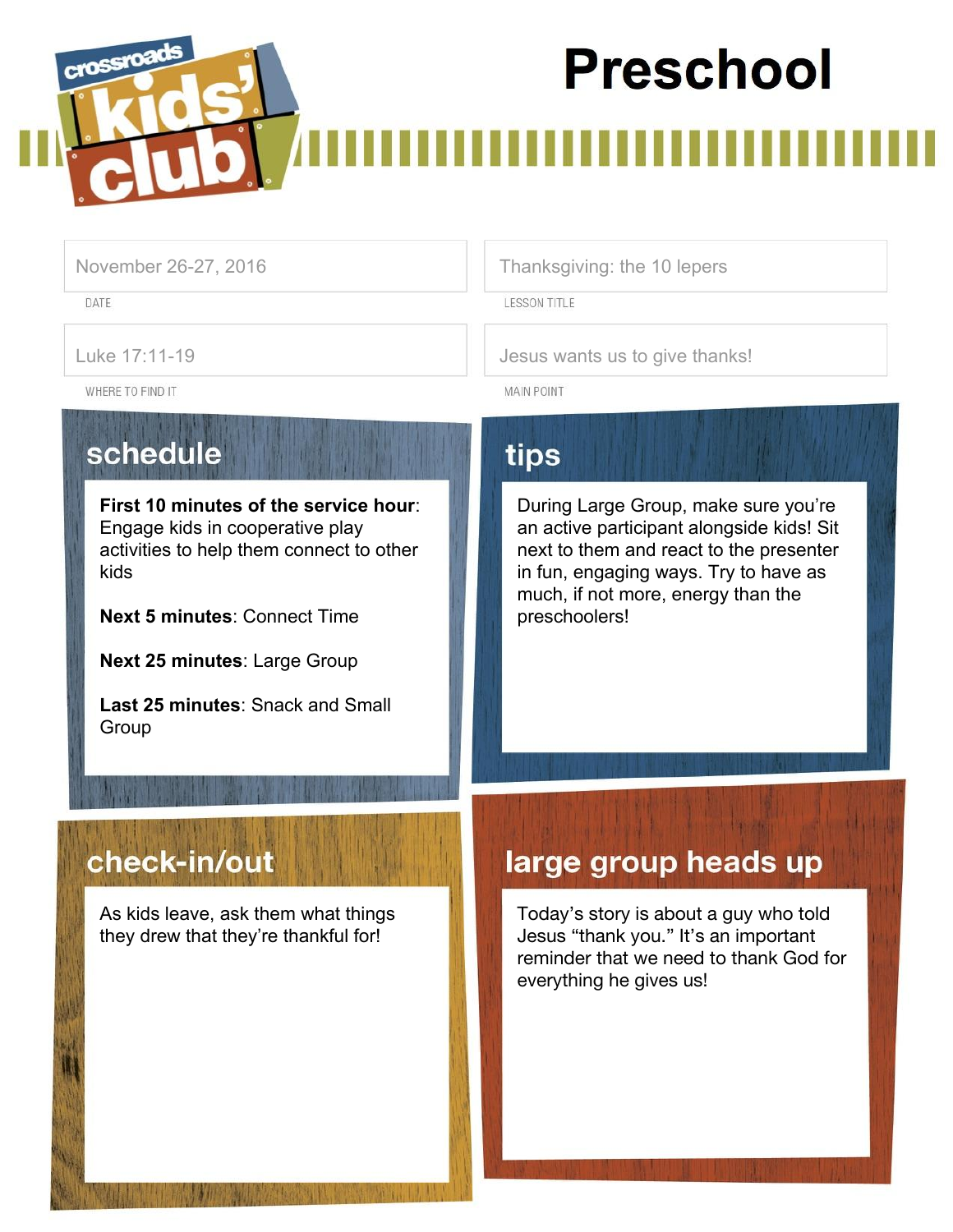

## connect time

**GOAL:** *Connect time is all about engaging kids in a short, interactive game to prepare them for Large Group.*

- **● Clean up! (10 minutes after the service start time, when you get the 5-minute warning from the presenter)**
- Line up.
- While in line, play a simplified version of "Teacher, May I":
	- Stand several feet away from the line of kids.
	- Let one kid at a time say, "May I take a step?" (If kids are old enough, let them ask for any number of steps, or baby/giant steps, etc.)
	- o Say, "Yes you may."
	- Give kids a moment to obey, then the kid must say "thank you"!
- Possible adaptation: If you don't have enough time, let all kids obey the command, not just one.

**As you walk into Large Group, encourage kids to put on their listening ears! Remind them that HOPS will be showing us how we should act in Large Group, so we have to listen!**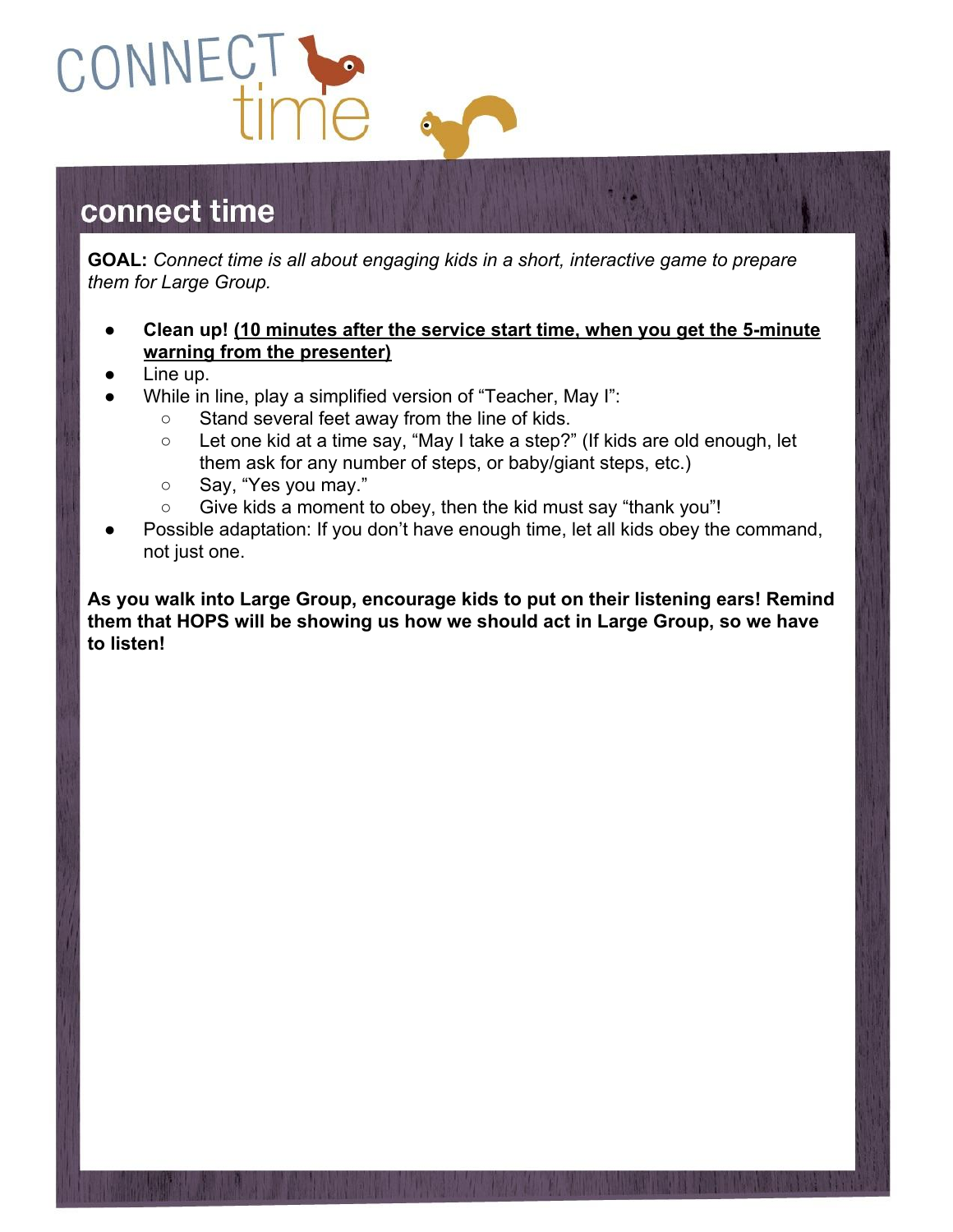

# **instructions**

**Goals:** Kids will (1) understand why a man thanked Jesus after being healed and (2) thank Jesus for everything he gives us!

**Why?** We want kids to think about ways they can show gratitude to Jesus during the Thanksgiving holiday. After all, Jesus asks us to give thanks in all things!

**Tip:** Share with kids what YOU'RE thankful for! It might help give them ideas and think of more things that they can thank Jesus for.

## small group

#### **REVIEW THE STORY**

- 1. When Jesus was traveling, who did he meet? (10 sick men/lepers.)
- 2. What did the sick men say to Jesus? (Jesus, feel sad for us, we are so sick!)
- 3. Was Jesus sad that the men were sick? (Yes.)
- 4. After the sick men did what Jesus said, what happened to them? (They were healed.)
- 5. How many men said "thank you" to Jesus? (One.)
- 6. Does Jesus want us to give thanks too? (Yes!)

#### **MAKE IT PERSONAL**

- **Say:** Jesus loves it when we say thank you. Let's practice doing our "Thank you" motion from Large Group, and tell Jesus what we're thankful for! (Demonstrate the motion again and have kids do it while saying different things they're thankful for, like family, friends, toys, food, pets, etc.)
- Put a **large sheet of tear-off paper** on the table or the floor, and set out **markers.** (You may need a few pieces of paper if you have a large group.)
- Have kids gather around the paper, and draw everything they are thankful for—small or large! Encourage them to try to fill up the WHOLE paper with as many things as they can think of!
- Display the paper in a prominent way, so parents see it when they pick kids up.
- Give each kid a **smiley face ring**, and remind them to tell Jesus "thank you" whenever they see it!

*Extra time? Have kids do a coloring sheet. After that, play the "Teacher, May I" game from Connect Time again.*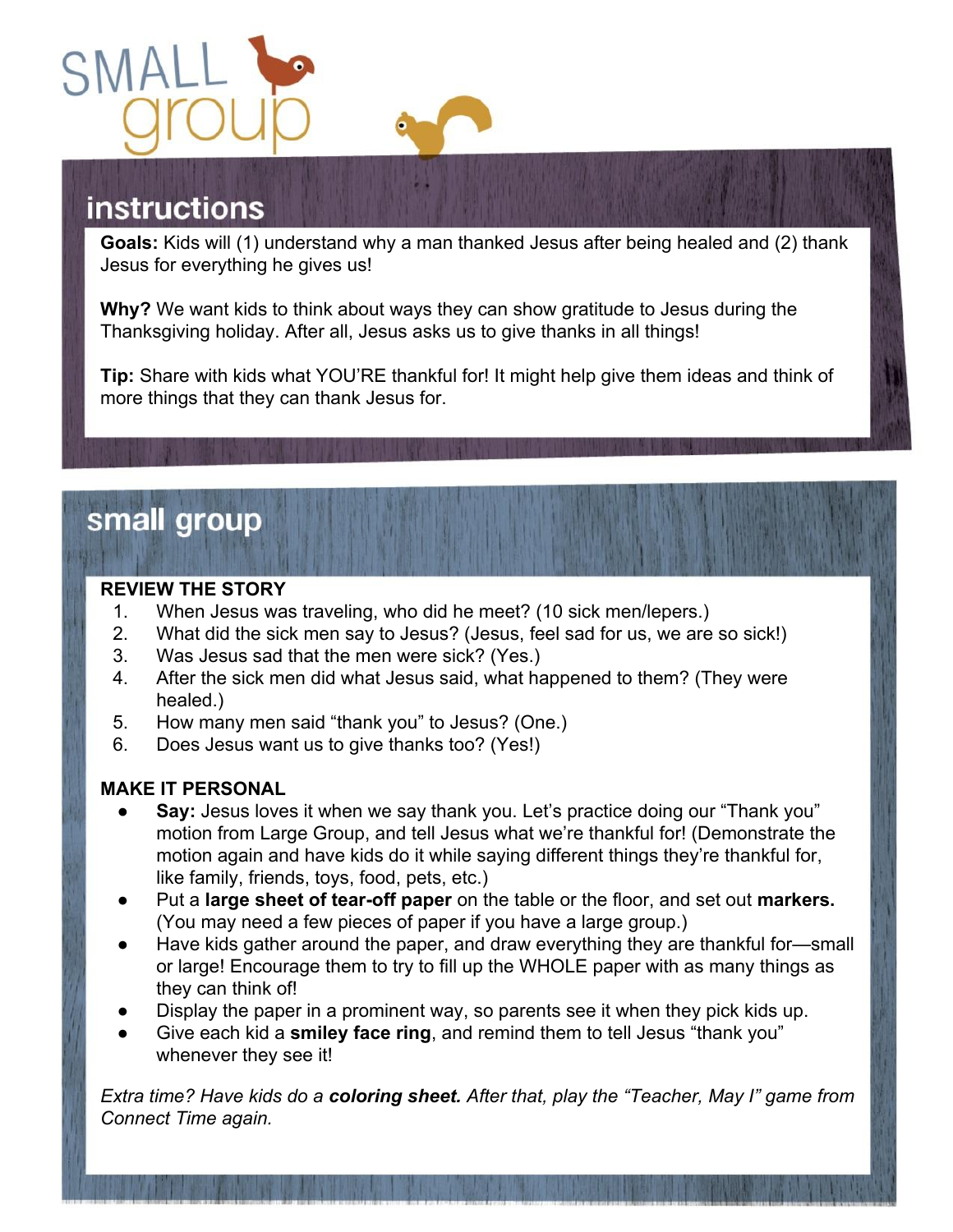

# **Preschool**

### special notes

Here's a video that shows a sign language motion we'll be doing at the end of Large Group.

[https://www.signingsavvy.com/sign/THA](https://www.signingsavvy.com/sign/THANK%20YOU/426/1) [NK%20YOU/426/1](https://www.signingsavvy.com/sign/THANK%20YOU/426/1)

#### presenter tips

Find ways to keep kids engaged by having them repeat a word or phrase, act something out, or do a fun motion. Every couple minutes try to give them a way to engage verbally or physically!

## script

| <b>WELCOME AND INTRO</b><br><b>Main Goal: Review the</b><br>beginning of God's story<br>and rescue plan.<br><b>Notes:</b> | *Click to play intro music.<br>Say: Hi Friends! Welcome to Kids' Club. I'm<br>and I'm really glad you're here today. Before we get started,<br>I want you to meet my friend HOPS.<br>Video: HOPS Have fun! (fall theme)<br>Say: (Holding up the Bible.) This is God's story. Out of all<br>the stories in the world, this is the most important. Do you<br>know what it's called? (Let kids respond "the Bible.") That's<br>right, the Bible! It's God's Rescue plan. It shows us how He<br>rescued us from all the wrong things in the world.<br>Say: In the beginning, God made the whole world and<br>everything in it. He created the sun and the moon, the water<br>and the land, the plants and the animals, and people like<br>you and me! Everything was good. Give me a big thumbs<br>up! (Let kids respond. Then change your tone.)<br>Say: But THEN, something bad happened. Adam and Eve<br>disobeyed God, and all the wrong things came into the<br>world. Things like sadness and death. Show me your sad<br>face. (Let kids respond.)<br>Say: Even though Adam and Eve disobeyed God, God<br>loved them anyway! He planned a great rescue so that<br>Adam and Eve, and you and me, could be close to God<br>again! Do you know who the Rescuer is? (Let kids say:<br>Jesus!) |
|---------------------------------------------------------------------------------------------------------------------------|---------------------------------------------------------------------------------------------------------------------------------------------------------------------------------------------------------------------------------------------------------------------------------------------------------------------------------------------------------------------------------------------------------------------------------------------------------------------------------------------------------------------------------------------------------------------------------------------------------------------------------------------------------------------------------------------------------------------------------------------------------------------------------------------------------------------------------------------------------------------------------------------------------------------------------------------------------------------------------------------------------------------------------------------------------------------------------------------------------------------------------------------------------------------------------------------------------------------------------------------------------------------------------------------|
|---------------------------------------------------------------------------------------------------------------------------|---------------------------------------------------------------------------------------------------------------------------------------------------------------------------------------------------------------------------------------------------------------------------------------------------------------------------------------------------------------------------------------------------------------------------------------------------------------------------------------------------------------------------------------------------------------------------------------------------------------------------------------------------------------------------------------------------------------------------------------------------------------------------------------------------------------------------------------------------------------------------------------------------------------------------------------------------------------------------------------------------------------------------------------------------------------------------------------------------------------------------------------------------------------------------------------------------------------------------------------------------------------------------------------------|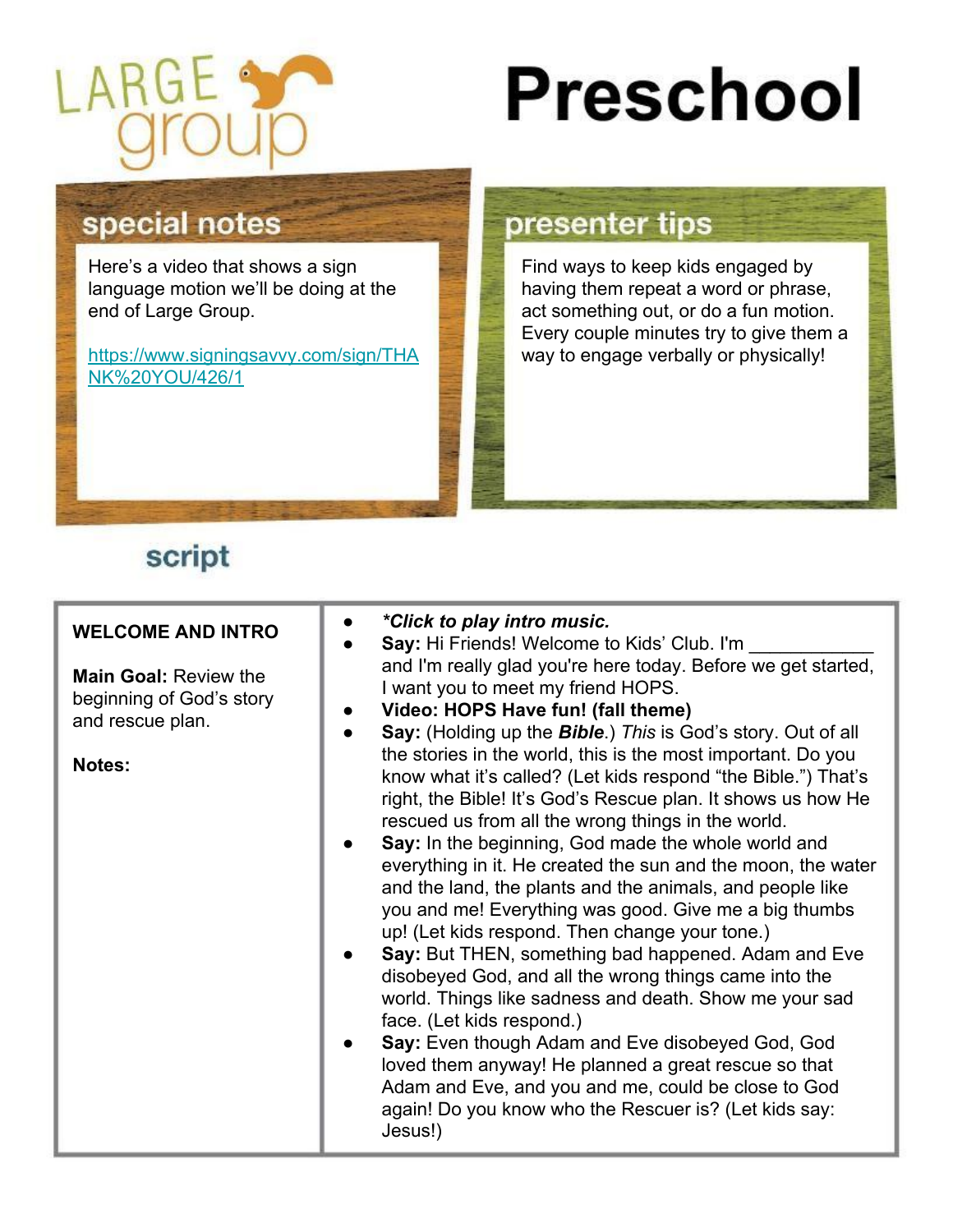

| <b>INTRO: THE 10 LEPERS</b><br>Main Goal: Understand who<br>the 10 lepers were, and why<br>they were sad and lonely.                             | (Image: Doctor) Do you know what kind of person this is?<br>(Let kids say: Doctor!) That's right, it's a doctor! If you've<br>been sick before, raise your hand. (Let kids respond.) Yeah,<br>we all get sick, including me! Being sick is not fun.<br>Everybody make a sad face. (Let kids respond.)<br>(Image: Sick man) Well today, we're going to talk about 10<br>men who really were sick. Can everybody hold up 10<br>fingers? (Let kids hold up fingers.) Good job! But guess<br>what? These 10 men didn't go to a doctor. They went to see<br>Jesus!                                                                                                                                                                                                                                                                                                                                           |
|--------------------------------------------------------------------------------------------------------------------------------------------------|---------------------------------------------------------------------------------------------------------------------------------------------------------------------------------------------------------------------------------------------------------------------------------------------------------------------------------------------------------------------------------------------------------------------------------------------------------------------------------------------------------------------------------------------------------------------------------------------------------------------------------------------------------------------------------------------------------------------------------------------------------------------------------------------------------------------------------------------------------------------------------------------------------|
| <b>JESUS MEETS THE</b><br><b>LEPERS</b><br><b>Main Goal: See what</b><br>happens when Jesus first<br>meets the sick men.                         | Say: Everybody stand up! I'm going to need you to do some<br>actions to help me tell this story. (Let kids stand up.)<br>Say: One day, Jesus was traveling to a town called Galilee.<br>Everybody march in place! (Lead kids and march in place.)<br>While he was traveling, ten men met him!<br>(Image of 10 men.) These men had a disease called<br>leprosy. They were very, VERY sick. They were so sick, in<br>fact, that they couldn't go near other people. Everybody,<br>take a giant step backwards (Lead kids in stepping<br>backwards.) Good job. Now you can have a seat for this<br>next part (Let kids sit.)<br>Say: When Jesus saw these 10 men, they said to him,<br>"Master, have pity on us!" which is kind of like saying,<br>"Jesus! Be sad we are so sick!" Can you guys yell, "Jesus!<br>Be sad!" (Let kids respond.) Now yell, "We are so sick!" (Let<br>kids respond.) Good job. |
| <b>JESUS HEALS THE SICK</b><br><b>MEN</b><br><b>Main Goal: See how Jesus</b><br>healed the sick men of their<br>leprosy when they obeyed<br>him! | Say: Do you guys think Jesus was sad that the men were<br>so sick? (Let kids respond.) He sure was. Remember,<br>Jesus came to rescue us from all the sickness and sadness<br>and awful things in the world.<br>Say: Next, Jesus said, "Go, show yourselves to the<br>priests." So the men obeyed Jesus and started marching<br>again. So everybody, stand up! Let's march! (Lead kids in<br>marching in place. Feel free to weave around the room if<br>you want. Keep marching in place as you continue.)<br>Say: When the sick men did what Jesus told them to<br>dothey realized–(stop abruptly)–they were healed! Say,<br>"Wow! I'm all better!" (Let kids say: Wow, I'm all better!)<br>Now let's jump for joy together! (Let kids respond.) Now<br>have a seat. (Let kids sit.)                                                                                                                  |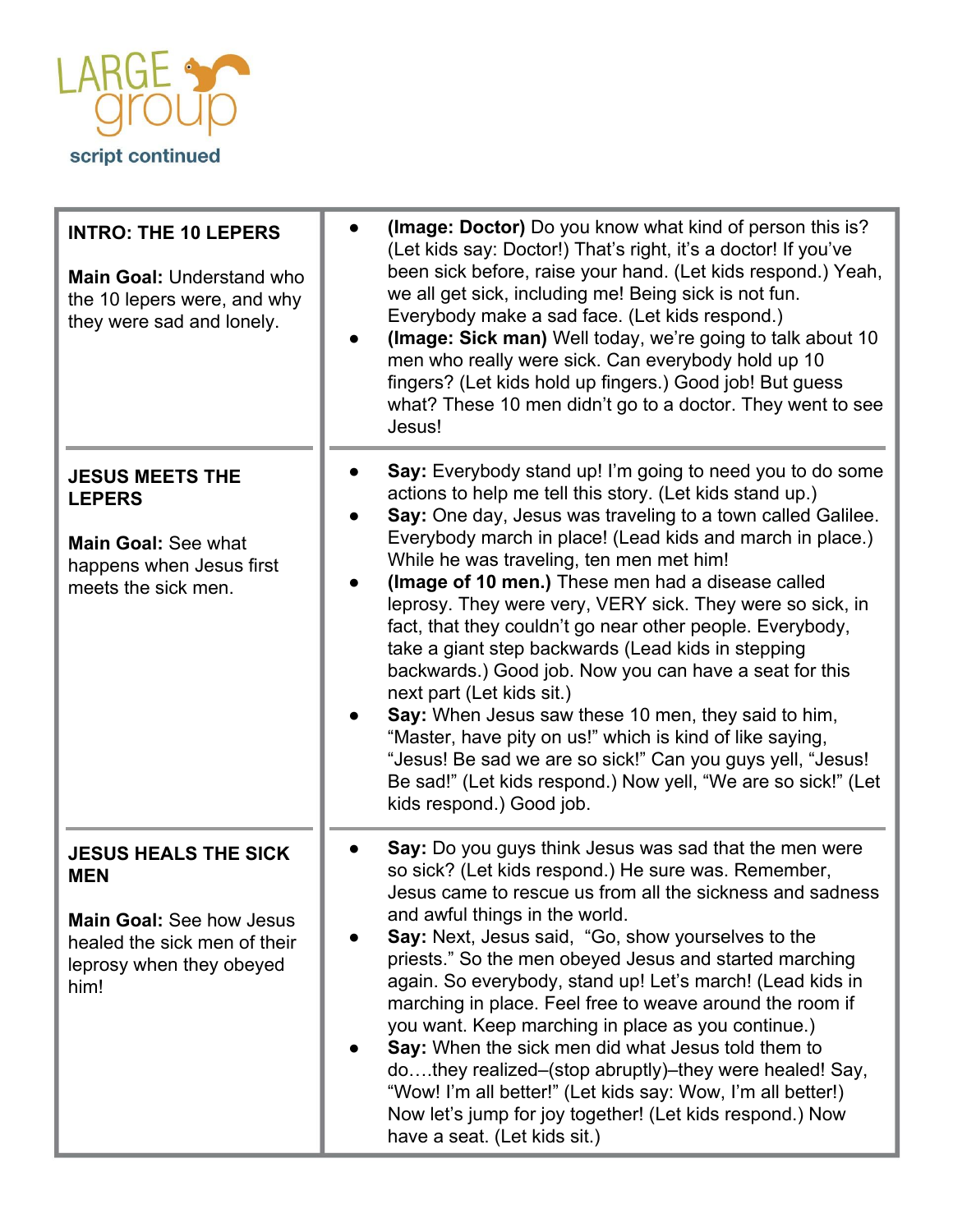

| <b>THE SAMARITAN GIVES</b><br><b>THANKS</b><br>Main Goal: See how 1 man<br>came back and gave thanks<br>to Jesus.                                           | (Image: One man) After this, most of the men went on their<br>way. But ONE man (hold up one finger) went back to Jesus.<br>This man said, "Thank you!", and he threw himself at Jesus'<br>feet. Everybody touch your feet! (Let kids respond.)<br>Say: Jesus was sad that the other 9 men didn't come back<br>to say thank you. But he was SO happy that one of them<br>DID come back!                                                                                                                                                                                                                                                                                                                                                                                             |
|-------------------------------------------------------------------------------------------------------------------------------------------------------------|------------------------------------------------------------------------------------------------------------------------------------------------------------------------------------------------------------------------------------------------------------------------------------------------------------------------------------------------------------------------------------------------------------------------------------------------------------------------------------------------------------------------------------------------------------------------------------------------------------------------------------------------------------------------------------------------------------------------------------------------------------------------------------|
| <b>WE CAN GIVE THANKS</b><br><b>TOO</b><br><b>Main Goal: Understand how</b><br>WE can give thanks to God<br>too, and learn a motion to<br>help us remember! | Say: Guess what? Jesus wants US to give thanks to God<br>too, because God gives us everything we need, and he<br>takes care of us.<br>Say: Let's do a special motion that means, "Thank you."<br>Are you ready to learn it? (Let kids respond.) (*Video link<br>of this motion is at beginning of script.) Okay, put your<br>fingers over your mouth, and then bring them down, so<br>your whole hand is facing up, like this! (Demonstrate for<br>kids, and repeat with them a few times while saying,<br>"Thank you!") Good job guys!<br>Say: We can thank Jesus when he helps us feel better, or<br>when he gives us food to eat, or for our favorite toy, or our<br>friends. We can thank him on a good day, or on a bad day!<br>We can also thank Jesus for rescuing us! Yay! |
| <b>WRAP UP AND WORSHIP</b><br>Main Goal: Help kids interact<br>through prayer and worship!                                                                  | Pray (Breaking it into small, repeatable phrases): Dear<br>God. Thank you for taking care of us. Thank you for<br>rescuing us. We love you. Aaa-men!<br>Set up worship: My favorite way to show Jesus how<br>thankful we are is to worship him with singing and<br>dancing! Let's all stand up and worship him right now!<br><b>Song: Thank You Lord</b><br><b>Music Video: Jesus Loves Me</b><br>Song: Trust in the Lord                                                                                                                                                                                                                                                                                                                                                          |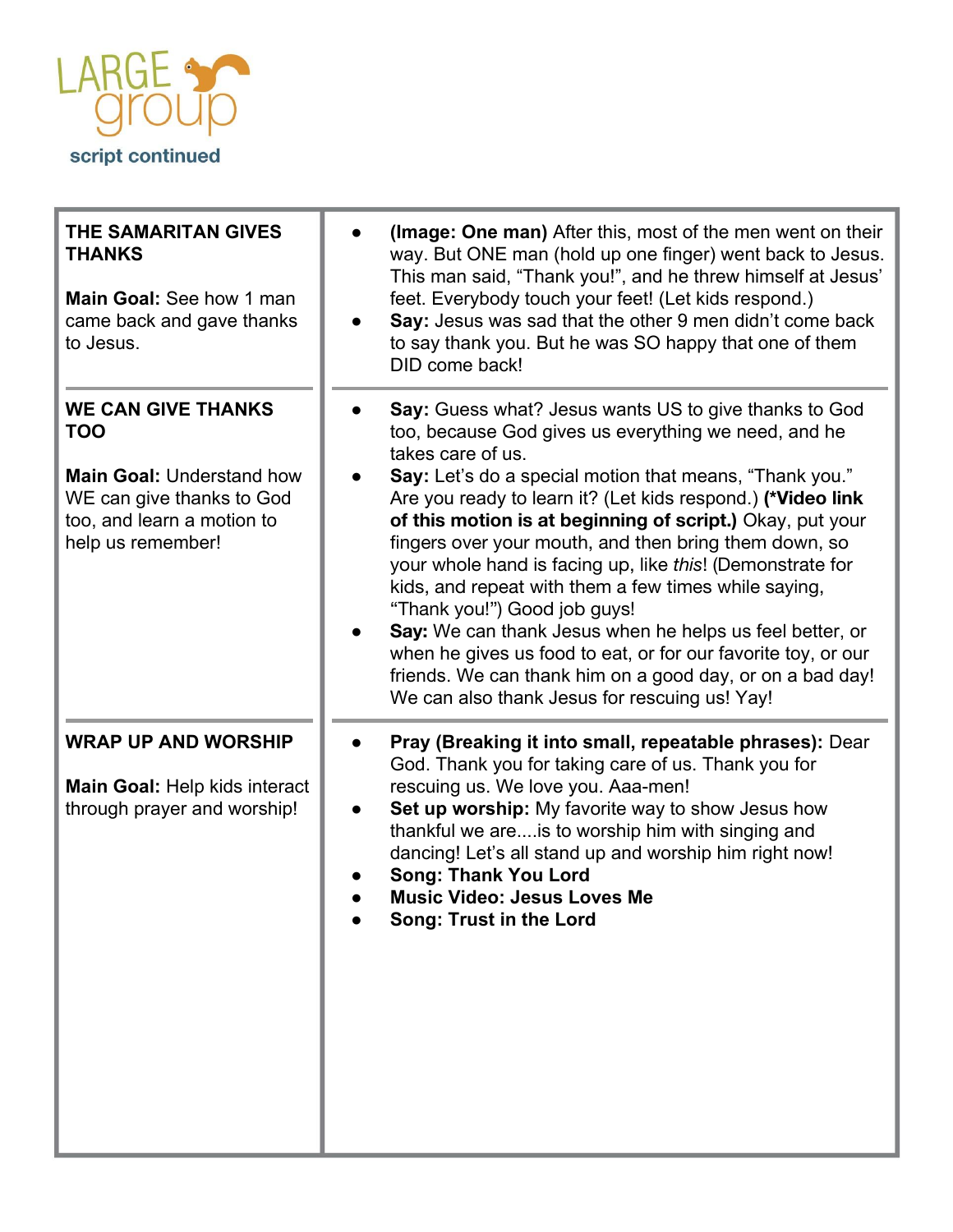

.<br>2010. – 2010. – 2010. – 2010. – 2010. – 2010. – 2010. – 2010. – 2010. – 2011. – 2012. – 2013. – 2014. – 2014.

#### connect time supplies

"Teacher May I" game - no supplies needed

#### small group supplies

Per group: Bible, markers, 1-2 large pieces of tear-off paper Per kid: Coloring page, 1 smiley face ring (OT: IN-24/1164)

#### large group supplies

**Per Group**: Bible

#### a/v needs

- 1. Song slide: for when kids enter the room (All that You Need instrumental; mp3 only; can be downloaded on website)
- 2. HOPS Have fun! [\(https://www.youtube.com/watch?v=BwwV4tqG7o4&feature=youtu.be](https://www.youtube.com/watch?v=BwwV4tqG7o4&feature=youtu.be))<br>3. Image: Doctor
- Image: Doctor
- 4. Image: Sick man
- 5. Image: 10 men
- 6. Image: One man
- 7. Song: Thank You Lord (KC/SM media videos song>songs>songs with slides)
- 8. Music Video: Jesus Loves Me (<https://www.youtube.com/watch?v=tguQFR95Nms>)
- 9. Song: Trust in the Lord (KC/SM media videos song>songs>songs with slides)

#### connect questions

Tell me about the 10 lepers. How can we thank Jesus?